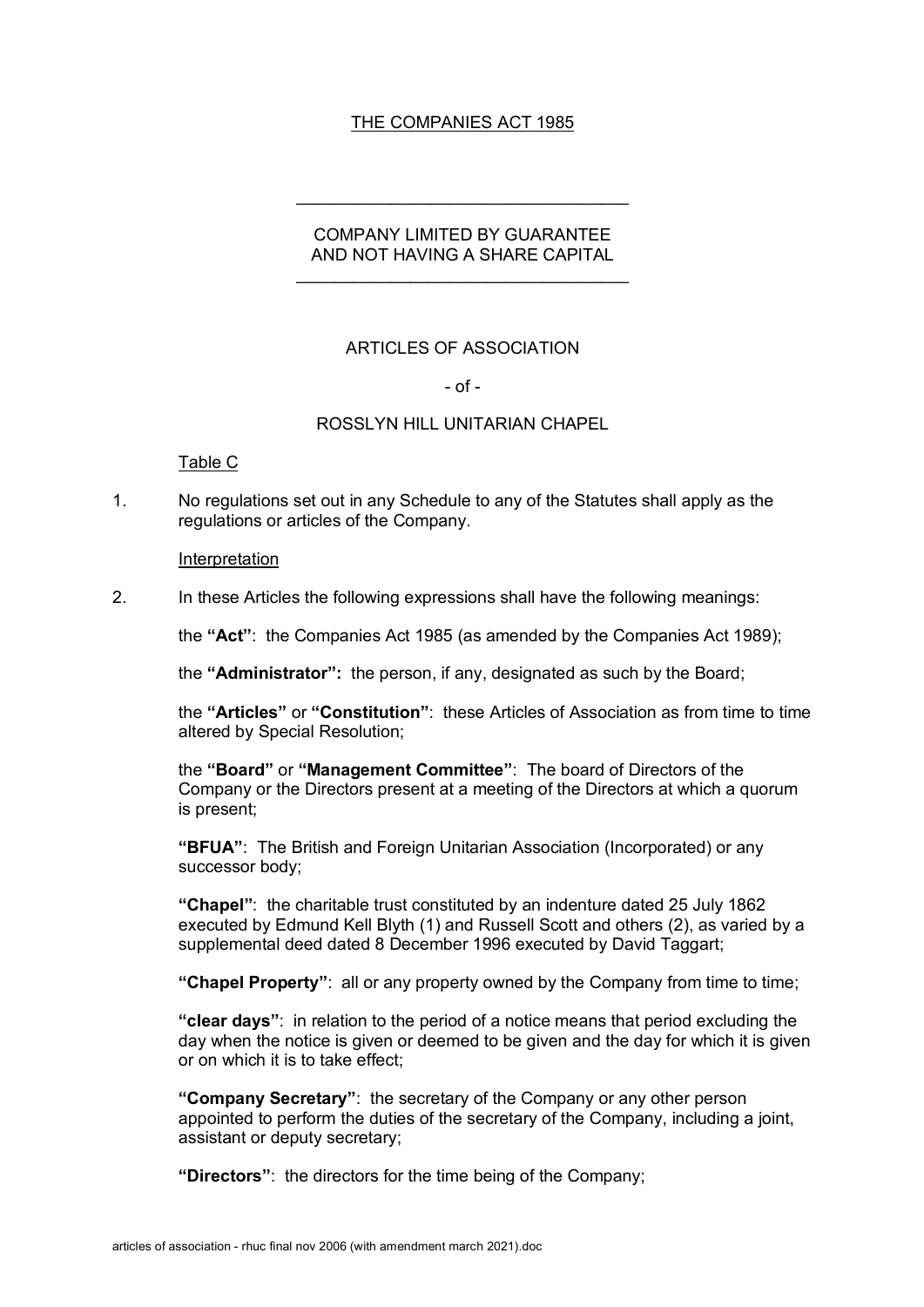**"electronic communication"**: shall have the meaning set out in the Electronic Communications Act 2000;

**"entitled to vote"**: in relation to a general meeting, a person who has paid their current subscription and who has been a Member for a period of not less six months ending on the date of the meeting;

**"executed"**: includes any mode of execution;

**"Honorary Executive Officers"**: shall comprise the Chair, Vice Chair(s), Treasurer and Secretary of the Board, the method of appointment of which is provided for in the Standing Orders;

**"Member"** and **"Membership"**: those persons whose names are entered in the register of members as the members of the Company for the time being and "Member" shall be construed accordingly;

**"office"**: the registered office of the Company;

the **"Seal"**: the common seal of the Company;

**"Secretary of the Board":** a Director, if any, designated as such by the Board;

**"Special General Meeting"** or **"SGM"**: a meeting of the members called by the Board for the purpose of altering or repealing the Standing Orders of which notice shall be given by an announcement during a service on the two Sundays immediately prior to the date of the meeting save, where for reasons of urgency, this is impracticable;

**"Standing Orders":** the standing orders of the Company from time to time;

the **"Statutes"**: the Act, the Companies Act 1989 and every other act for the time being in force concerning companies and affecting the Company;

the **"United Kingdom"**: Great Britain and Northern Ireland; and

**"writing"**: includes any method of reproducing or representing words in a legible and non-transitory form.

In these Articles any reference to any statutory provisions or enactment shall include any statutory modification or re-enactment of such provision.

References to the execution or the signing of an electronic communication include references to its being executed by such means as the Board may from time to time approve (including for the purpose of establishing the authenticity or integrity of the communication). Except insofar as these Articles expressly require a communication to be in writing, any electronic communication purporting to contain a copy of a document need not be in writing provided that it faithfully and intelligibly reproduces all the relevant information given in writing in the document. References to anything given, sent or received by, or contained in, an electronic communication include references to its being published on a web site and such publication being notified (by electronic communication or otherwise) to the relevant person in such manner that, where relevant, that person would be deemed to have notice of it, and access on that web site to it, for at least the duration of any relevant period of notice or availability prescribed by these Articles or by the Statutes.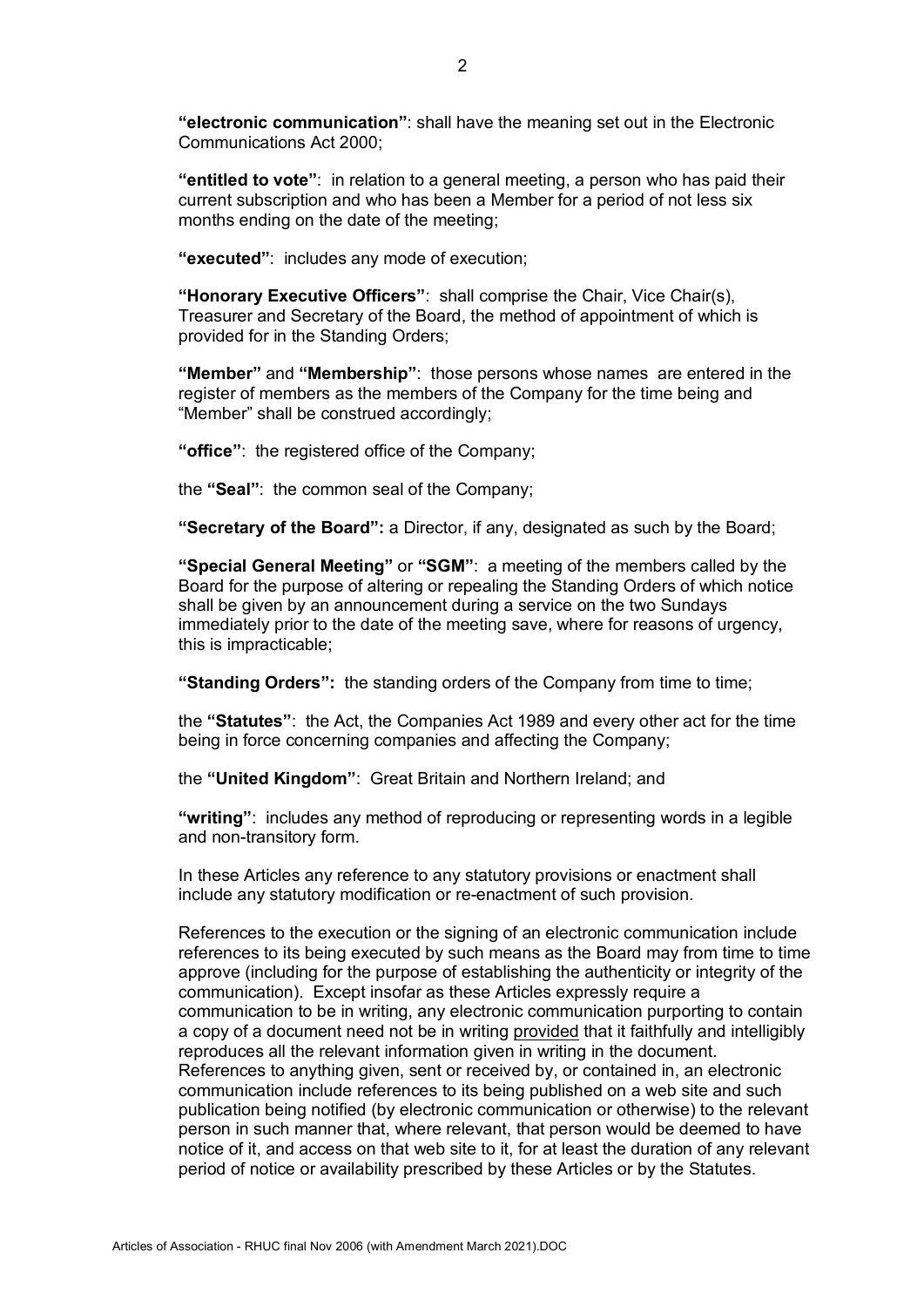Unless the context otherwise requires, words or expressions contained in these Articles bear the same meaning as in the Act.

#### Members

- 3. (A) The Members of the Company shall be the subscriber(s) to the Memorandum and such other persons as are admitted to Membership in accordance with the Articles. No person shall be admitted a Member of the Company unless they are approved by the Board.
	- (B) Any person may become a Member of the Company who:
		- (i) is in sympathy with its objects;
		- (ii) has signed and delivered to the Company an application form for Membership (and any other documents required by the Board) (in each case in such form as the Board may require);
		- (iii) has paid the current subscription approved by the members;
		- (iv) is 16 years of age or more; and
		- (v) whose application has been accepted by the Board, in accordance with Article 3(A). Any dispute as to the effective date of Membership shall be conclusively determined by the Board.
	- (C) Membership is open to all persons regardless of race, colour, sex, disability, affectional or sexual orientation, age (except in the case of applicant of less that 16 years), nationality or religious origin or belief.
	- (D) A Member may at any time withdraw from the Company by giving written notice to the Company. In such circumstances, Membership shall terminate when the notice of cessation is recorded in the register of Members, which shall be no later than seven clear days after the Secretary receives the notice.
	- (E) Any person shall cease to be a Member upon the passing of a resolution by the Board that the Member cannot be located (provided that a notice has been sent by or on behalf of the Company by recorded delivery post to the Member's address as shown on the register of Members) informing the Member that the Board intends to remove them as a Member if the Member does not respond to such notice within thirty clear days of the date of the notice.
	- (F) If any subscription (or part of such subscription) remains outstanding and unpaid for a period of more than one year beyond the due date for payment (the **"expiry date"**), the applicable member will be deemed to have given notice to the Company to withdraw from Membership on the expiry date.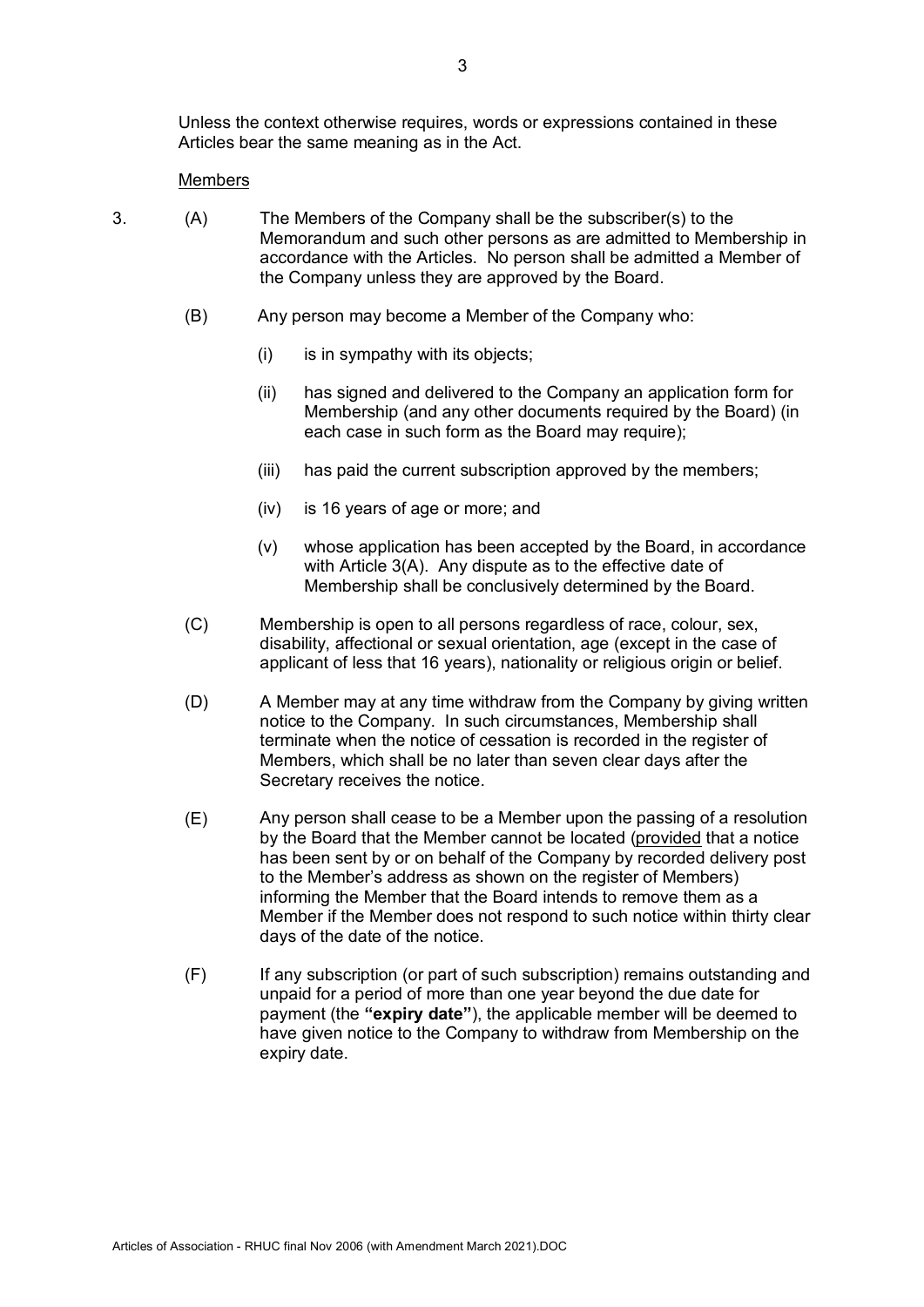- (G) Any Member may also be removed forthwith by resolution of the Board passed by a majority of, not less than, three-quarters of the members of the Board present and voting at a properly convened meeting of the Board of which not less that fourteen clear days' prior written notice has been given to the Member concerned:
	- (i) stating the fact that a resolution to remove him or her as a member is to be proposed;
	- (ii) with an explanation of the reason for the proposal; and
	- (iii) giving him or her an opportunity to be heard at, or to make a written representation to, the meeting.

The Member concerned may, by written notice to the Secretary, appeal against the Board's decision to remove him or her and request the Board to convene an Extraordinary General Meeting of the Company (the **"notice of appeal"**). The Board shall, on receipt of a notice of appeal, forthwith proceed with proper expedition to convene an extraordinary general meeting for a date not later than thirty clear days after receipt of the notice of appeal.

4. The rights of each Member shall be personal to himself or herself and shall not be transferable.

## **Subscriptions**

- 5. (A) Unless otherwise specified in the Standing Orders, the annual subscription (if any) shall be approved by the Members at a general meeting. Such subscriptions shall in each case be exclusive of any applicable value added tax.
	- (B) Those required to pay a subscription under Article 5(A) will be registered as members on having their application for membership approved by the Board and having paid their initial subscription. Thereafter, the annual subscription of each member shall fall due on the first day of the year specified by the Board.
	- (C) In cases of need, upon application to the Minister, the minimum subscription may be reduced, in which case the Member in question shall still be entitled to enjoy full voting membership.

## General meetings

- 6. All general meetings other than Annual General Meetings shall be called Extraordinary General Meetings or in the case of any meeting convened pursuant to Article 8 (C), a Special General Meeting.
- 7. The Board may call general meetings. If there are insufficient Directors, for the time being, within the United Kingdom, to form a quorum for the discharge of business of the Board, any Director shall be entitled to call a general meeting on his or her own motion. On the requisition of the Members pursuant to the provisions of the Act, the Directors shall forthwith proceed to convene a general meeting for a date not later than eight weeks after receipt of the requisition.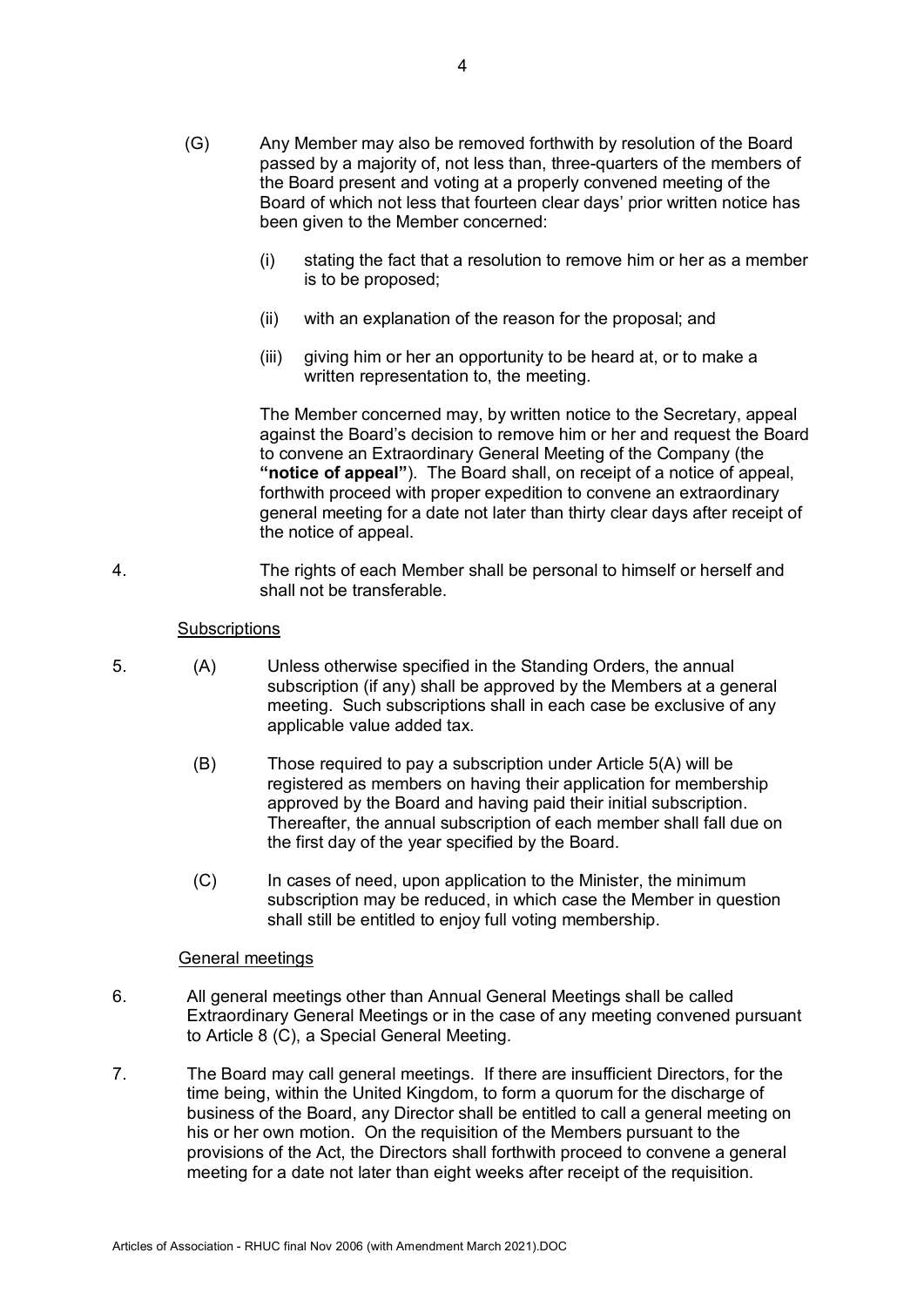#### Notice of general meetings

- 8. (A) An Annual General Meeting and an Extraordinary General Meeting called for the passing of a special resolution shall be called by at least twenty-one clear days' notice. Notice of an Annual General Meeting and an Extraordinary General Meeting called for the passing of a special resolution shall also, save where, for reasons of urgency, this is impracticable, be given by an announcement during a service on the two Sundays immediately prior to the date of the meeting. All other Extraordinary General Meetings shall be called by at least fourteen clear days' notice in writing and, save where, for reasons of urgency, this is impracticable, shall also be given by an announcement during a service on the two Sunday morning services immediately prior to the date of the meeting;
	- (B) A general meeting may be called by shorter notice if it is so agreed as follows:-
		- (i) in the case of an Annual General Meeting, by all the Members entitled to attend and vote at such meeting;
		- (ii) in the case of any other meeting (including a Special General Meeting referred to below), by a majority in number of the Members having a right to attend and vote being a majority together holding not less than ninety-five per cent of the total voting rights at the meeting of all the Members;
	- (C) A Special General Meeting shall be called by (i) an announcement made during a service at the two Sunday morning services immediately prior to the date of the Special General Meeting and (ii) by a notice posted at the Chapel on, and from the date of, the Sunday service at which the Special General Meeting was first announced (until the date of the Special General Meeting);
	- (D) The notice shall specify the time and place of the meeting and business to be transacted and, in the case of an Annual General Meeting, shall specify the meeting as such. Only such business as has been indicated in the notice may be brought before the meeting; and
	- (E) The notice of Annual General Meeting and Extraordinary General Meeting (but not Special General Meeting) shall be given to all the Members and to the Directors and auditors (if any).
- 9. The accidental omission to give notice of any meeting whether in writing or by announcement during a service to, or the non-receipt of notice of a meeting (or failure to hear an announcement) by, any person entitled to receive notice shall not invalidate the proceedings at that meeting.

#### Proceedings at general meetings

10. (A) No business shall be transacted at any meeting unless a quorum is present. Subject to Articles 10(B) and 61, the quorum for a general meeting shall be twenty per cent of the Members of the Company qualified to vote (as described in Article 23) and, for the purposes of being counted in the quorum (i) each of whom present must have paid his or her current subscription (if any) and (ii) each of whom shall have been a Member for a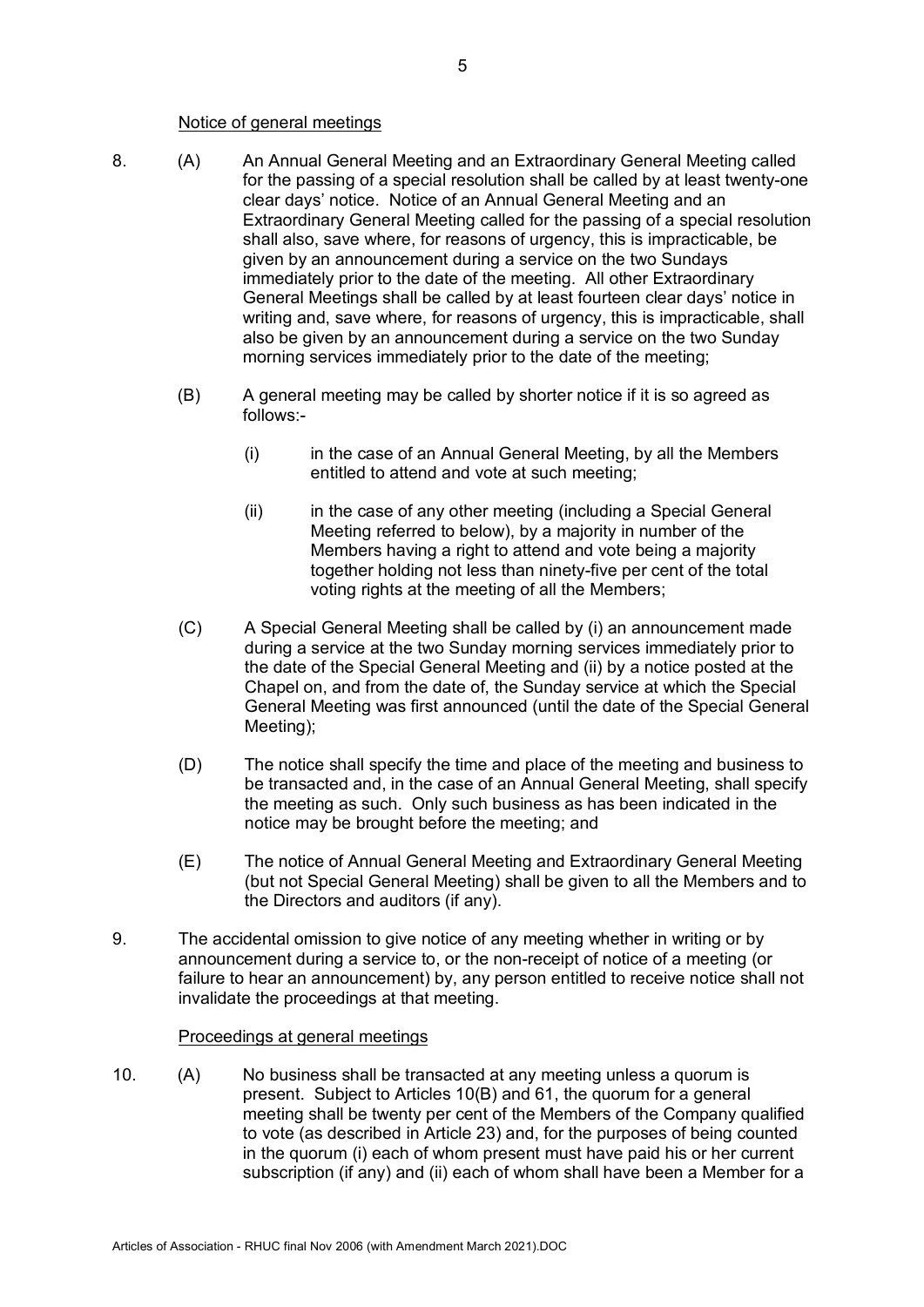period of not less than six months ending on the date of the meeting. Such Members may be present in person or by proxy.

- (B) In the case of an Annual General Meeting or Extraordinary General Meeting at which a resolution to consider the appointment or the removal of a Minister will be proposed, the quorum referred to above shall be forty per cent of the Members of the Company.
- (C) During the period of six months from the date of adoption of these Articles, in determining whether or not a Member has been a Member for a period of not less six months prior to the applicable meeting, the Board shall take into account any previous period during which the Member shall have paid a subscription to the Chapel, for the purposes of this Article and Articles 15 and 23.
- (D) In determining the number of Members of the Company at the date of any general meeting, only the names of the Members in the register of Members shall be counted (whether, or not, they are entitled to vote).
- 11. If, within half an hour from the time appointed for a general meeting, a quorum is not present, the meeting shall stand adjourned to such time, place and day as the Board may determine.
- 12. The Chair, if any, of the Board shall preside as Chair of the meeting. If the Chair is not present within fifteen minutes after the time appointed for holding the meeting and willing to act, the Members present and entitled to vote shall elect one of their number to be Chair.
- 13. A Member who is not eligible to vote because he or she has not been a Member for six months shall be entitled to attend and speak at any general meeting.
- 14. The Chair may, with the consent of a meeting at which a quorum is present (and shall if so directed by the meeting), adjourn the meeting from time to time and from place to place, but no business shall be transacted at an adjourned meeting other than business which might properly have been transacted at the meeting had the adjournment not taken place. Whenever a meeting is adjourned for thirty days or more, notice of the adjourned meeting shall be given in the same manner as of an original meeting. Otherwise, it shall not be necessary to give any notice of the adjournment acted at any adjourned meeting.
- 15. (A) Subject to Article 15(B), a resolution put to the vote of a meeting shall be decided on a show of hands, unless before, or on the declaration of the result of the show of hands, a poll is duly demanded. Subject to the provisions of the Act, a poll may be demanded:
	- (i) by the Chair; or
	- (ii) by at least two Members each of whom is entitled to vote at the meeting; or
	- (iii) by a Member or Members representing one-tenth of the total voting rights of all the Members entitled to vote at the meeting.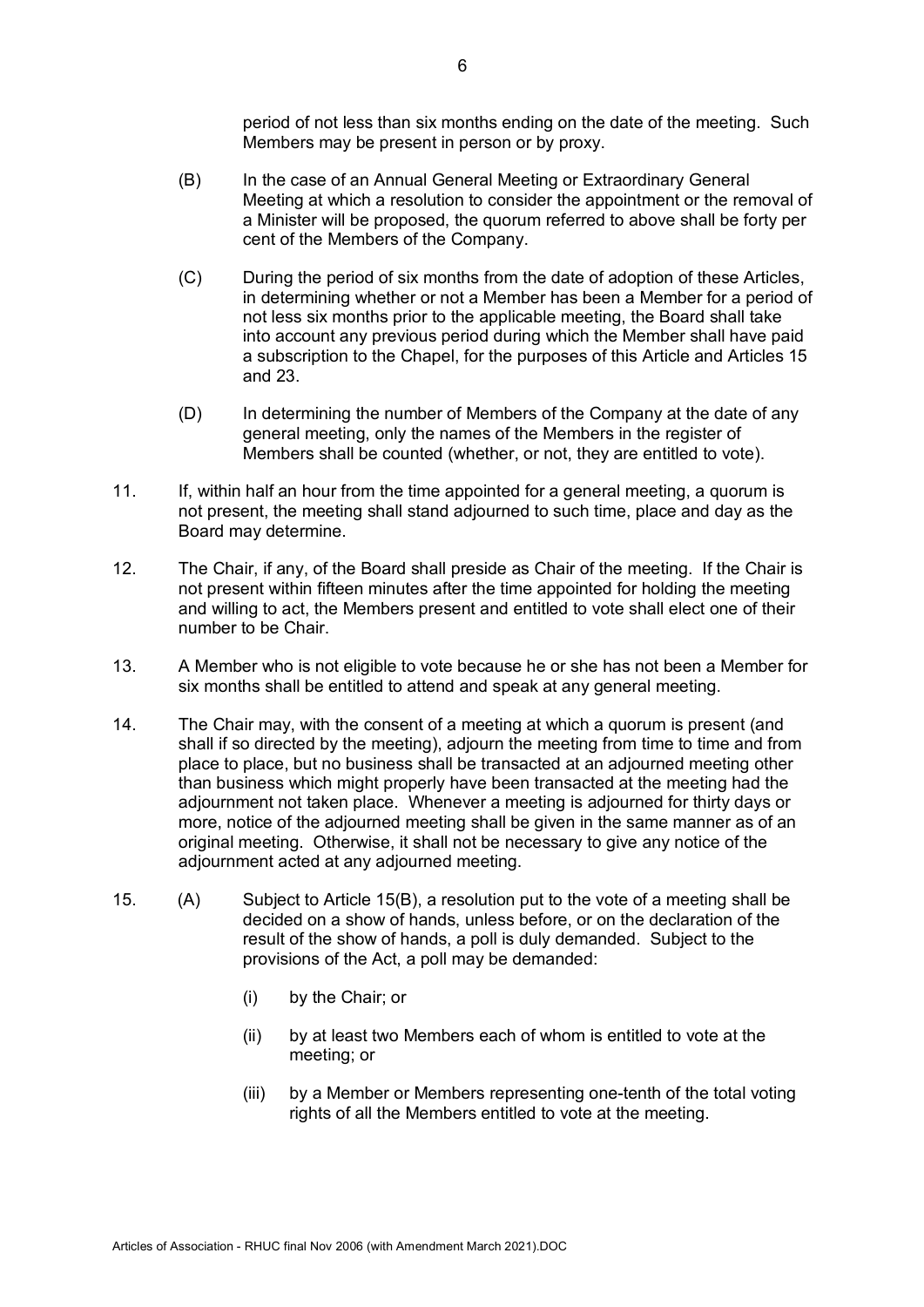- (B) A resolution shall be taken by secret ballot, in the following circumstances:
	- (i) For the election of members of the Board at the Annual General Meeting; or
	- (ii) Where there is a demand by at least five Members each of whom having the right to vote at the meeting.

and, in case of Article 15(A) or Article 15(B), provided that they have not been appointed as a proxy for more than two Members, a demand by a person as proxy for a Member shall be the same as a demand by the Member.

- 16. Unless a poll is duly demanded a declaration by the Chair that a resolution has been carried or carried unanimously, or by a particular majority, or lost, or not carried by a particular majority and an entry to that effect in the minutes of the meeting shall be conclusive evidence of the fact without proof of the number or proportion of the votes recorded in favour of or against the resolution.
- 17. The demand for a poll may, before the poll is taken, be withdrawn but only with the consent of the Chair and a demand so withdrawn shall not be taken to have invalidated the result of a show of hands declared before the demand was made.
- 18. A poll shall be taken as the Chair directs and the Chair may appoint scrutineers (who need not be Members) and fix a time and place for declaring the result of the poll. The result of the poll shall be deemed to be the resolution of the meeting at which the poll was demanded.
- 19. In the case of an equality of votes, whether on a show of hands or on a poll, the Chair shall be entitled to a casting vote in addition to any other vote the Chair may have.
- 20. A poll demanded on the election of a Chair or on a question of adjournment shall be taken forthwith. A poll demanded on any other question shall be taken either forthwith or at such time and place as the Chair directs not being more than thirty days after the poll is demanded. The demand for a poll shall not prevent the continuance of a meeting for the transaction of any business other than the question on which the poll was demanded. If a poll is demanded before the declaration of the result of a show of hands and the demand is duly withdrawn, the meeting shall continue as if the demand had not been made.
- 21. No notice need be given of a poll not taken forthwith if the time and place at which it is to be taken are announced at the meeting at which it is demanded. In any other case at least seven clear days' notice (both in writing and by an announcement during a service on a Sunday) shall be given specifying the time and place at which the poll is to be taken.
- 22. (A) A resolution in writing of all the Members who would have been entitled to vote upon the resolution if it had been proposed at a general meeting at which they were present shall be as effectual as if it had been passed at a general meeting duly convened and held if it consists of either:
	- (i) an instrument (including one contained in an electronic communication) in writing signed by or on behalf of each such Member; or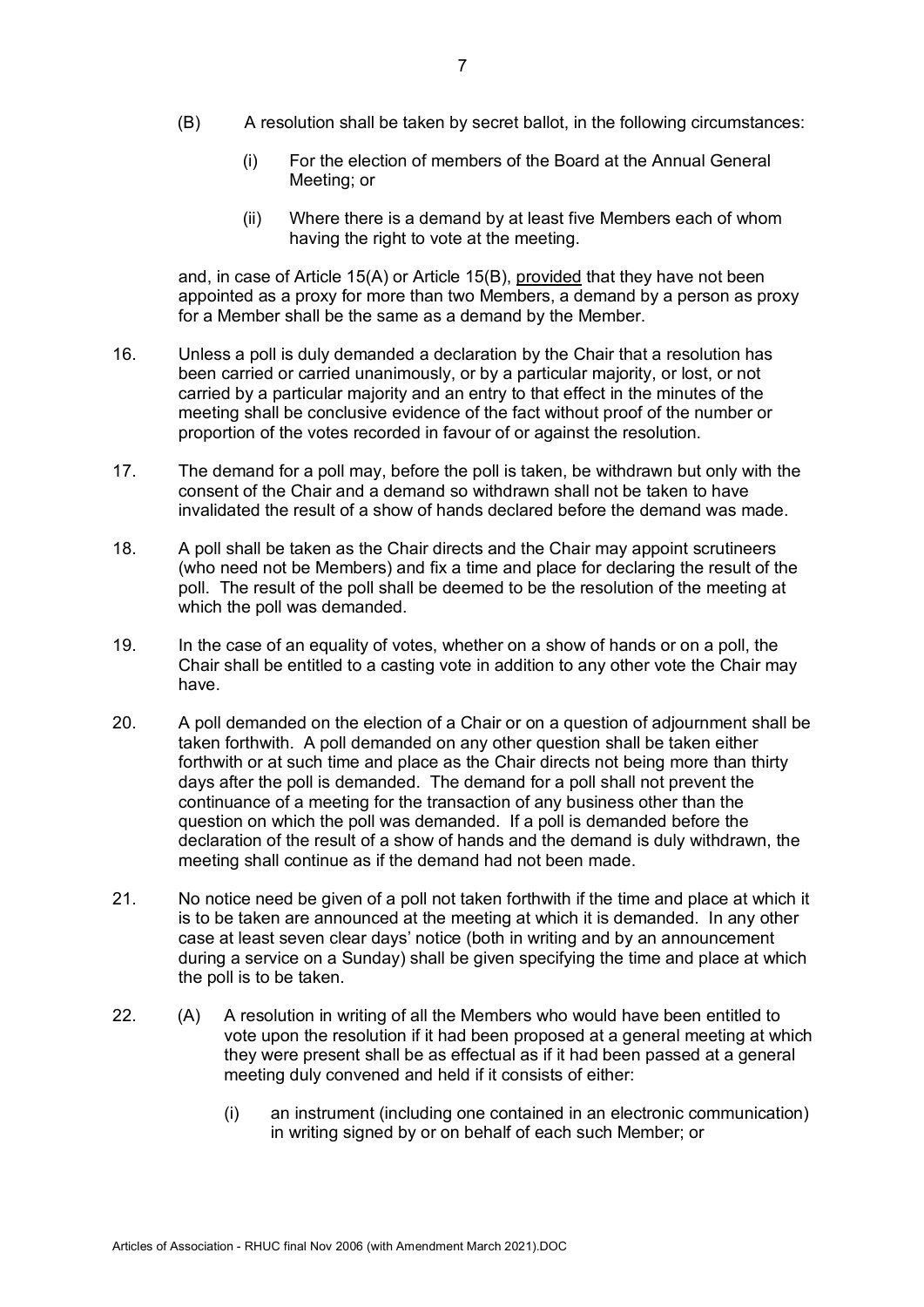- (ii) several instruments (including any contained in electronic communications) in writing in substantially similar form each signed by or on behalf of one or more of such Members.
- (B) Any such instrument in writing may be accepted notwithstanding that the original is not available at the office provided that a copy of it has been sent (including by electronic communication) by or on behalf of one or more of such Members and deposited or received at the office or received by any Director or by the Secretary.

## Votes of Members

- 23. Subject to any Standing Orders made pursuant to Article 58, on a show of hands, or on a poll, every Member who has (i) paid his or her current subscription, (ii) has been registered as a Member for a period of not less than six months prior to the date of the meeting and (iii) is present in person, shall have one vote.
- 24. (A) A minimum of two scrutineers shall be appointed by the Board, from time to time, to verify the eligibility of all votes in accordance with the current register of Members and to count the votes.
	- (B) No objection shall be raised to the qualification of any voter except at the meeting or adjourned meeting at which the vote objected to is tendered, and every vote not disallowed at the meeting shall be valid. Any objection made in due time shall be referred to the Chair whose decision shall be final and conclusive.
- 25. An instrument appointing a proxy (who must be a Member) shall be in writing, executed by or on behalf of the appointor and shall be in such form as the Directors shall approve.
- 26. (A) Subject to Article 26(B), the instrument appointing a proxy (and a copy of any authority under which it is executed) may:
	- (i) be deposited at the office or at such other place within the United Kingdom as is specified in the notice convening the meeting or in any instrument of proxy sent out by the Company in relation to the meeting no later than the time for holding the meeting or adjourned meeting at which the person named in the instrument proposes to vote; or
	- (ii) where the poll is not taken forthwith but is taken after it was demanded, be delivered at the meeting at which the poll was demanded to the Chair or to the Secretary, or to any Director or to any scrutineer appointed by the Board;
	- (B) an instrument of proxy which (i) appoints, as a proxy, a Member who already has been appointed as a proxy by two other Members or (ii) is not deposited or delivered in a manner so permitted shall be invalid.
- 27. A vote given or poll demanded by proxy shall be valid notwithstanding the previous determination of the authority of the person voting or demanding a poll unless notice of the determination was received by the Company, either (i) at the office or at such other place at which the instrument of proxy was duly deposited before the commencement of the meeting or adjourned meeting at which the vote is given or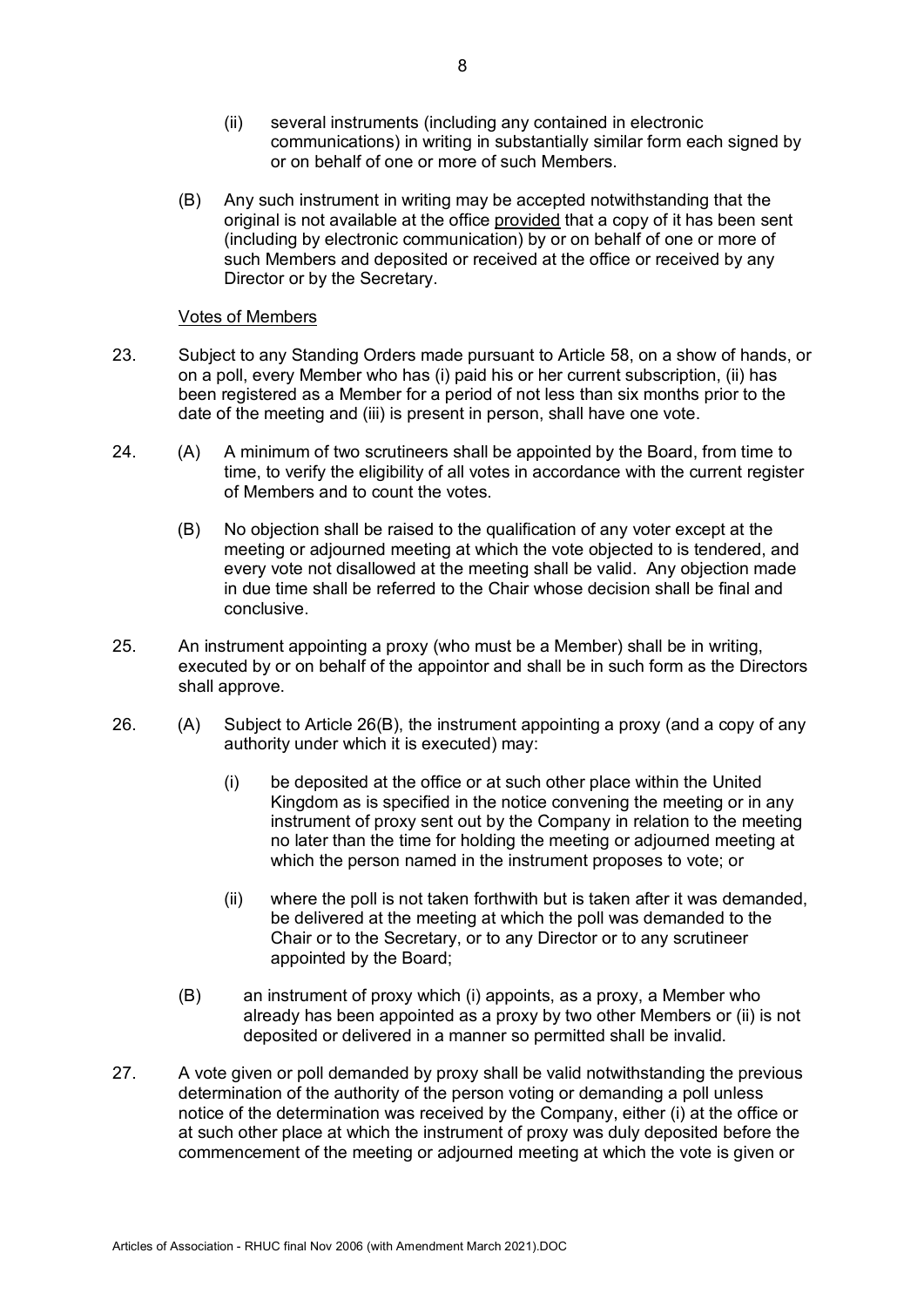the poll demanded or (ii) (in the case of a poll taken otherwise than on the same day as the meeting or adjourned meeting) the time appointed for taking the poll.

28. For the purpose of determining who has validly appointed any proxy, where more than two Members have appointed the same proxy, the determination of the scrutineers shall be conclusive.

#### Number of Directors

- 29. Unless otherwise determined by ordinary resolution, the number of Directors shall not exceed 15 and the minimum number of Directors shall be one.
- 30. The composition of the Board may be determined by Standing Orders of the Company from time to time.

#### Appointment of Directors

- 31. (A) Only Members who have registered as a Member for a period of not less than six months prior to the effective date of appointment as a Director shall be eligible for election to the Board.
	- (B) Subject to Article 31(D) the Company may, by ordinary resolution, appoint a person who is willing to be a Director either to fill a casual vacancy or as an additional director at the Annual General Meeting or an Extraordinary General Meeting called for that purpose and shall be subject to retirement as may be determined in accordance with the Standing Orders of the Company from time to time.
	- (C) Subject to Article 31(D), the Board may appoint a person who is willing to be a Director, either to fill a vacancy or as an additional Director. A Director so appointed shall hold office only until the next following Annual General Meeting and shall not be taken into account in determining the Directors (if any) who are to retire by rotation at the meeting. If not reappointed at such Annual General Meeting, he or she shall vacate his or her office at the conclusion of the Meeting.
	- (D) No appointment of any Director may be made which shall cause the number of Directors to exceed any number fixed by or in accordance with the Articles as the maximum number of Directors.

## Disqualification and removal of Directors

- 32. The office of a Director shall be vacated if the Director:
	- (a) ceases to be a Director by virtue of the Statutes or he or she becomes prohibited by law from acting as a Director; or
	- (b) becomes bankrupt or makes any arrangement or composition with his or her creditors generally; or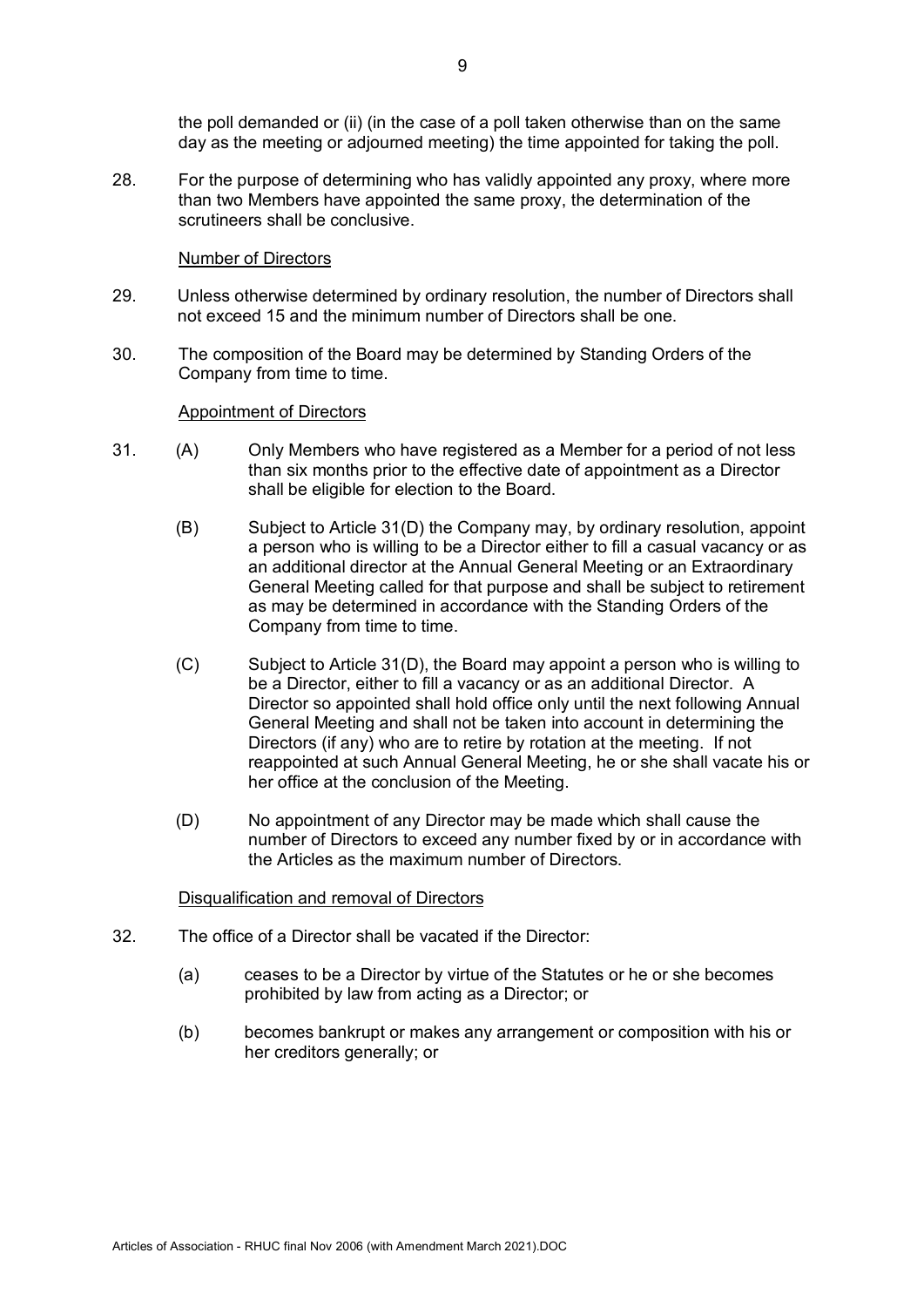- (c) is, or may be, suffering from mental disorder and either
	- (i) he or she is admitted to hospital in pursuance of an application for admission for treatment under the Mental Health Act 1983 or, in Scotland, an application for admission under the Mental Health (Scotland) Act 1960; or
	- (ii) an order is made by a court having jurisdiction (whether in the United Kingdom or elsewhere) in matters concerning mental disorder for his or her detention or for the appointment of a receiver, curator bonis or other person to exercise powers with respect to his or her property or affairs; or
- (d) he or she resigns the office of Director by notice in writing delivered to the office or tendered at a meeting of the Board; or
- (e) absents himself or herself from meetings of the Board during a continuous period of three consecutive meetings without permission and the Board resolves that his or her office be vacated; or
- (f) has served upon him or her notice removing him or her from office signed by all their co-Directors; or
- (g) ceases to be a Member and the Board resolves that his or her office be vacated.

#### Directors' expenses

33. The Directors may be reimbursed for any travelling, hotel, and other expenses incurred by them in connection with their attendance at meetings of the Board or general meetings of the Company or otherwise in connection with the discharge of their duties.

## Powers of Directors

- 34. (A) Subject to the provisions of the Act, the Memorandum and the Articles and to any directions given by extraordinary resolution, the business of the Company shall be managed by the Directors who may (subject to any applicable Standing Orders) exercise all the powers of the Company, including, without in any way limiting their powers, in relation to the administration of the finances and property of the Company and (other than in the case of the Minister) the appointment and, dismissal of employees of the Company. No alteration of the Memorandum or the Articles and no such direction shall invalidate any prior act of the Directors which would have been valid if that alteration had not been made or that direction had not been given. The powers given by this Article shall not be limited by any special power given to the Directors by the Articles and a meeting of the Directors at which a quorum is present may exercise all powers exercisable by the Directors.
	- (B) The Board shall have the power to pay all the expenses incurred in the formation of the Company.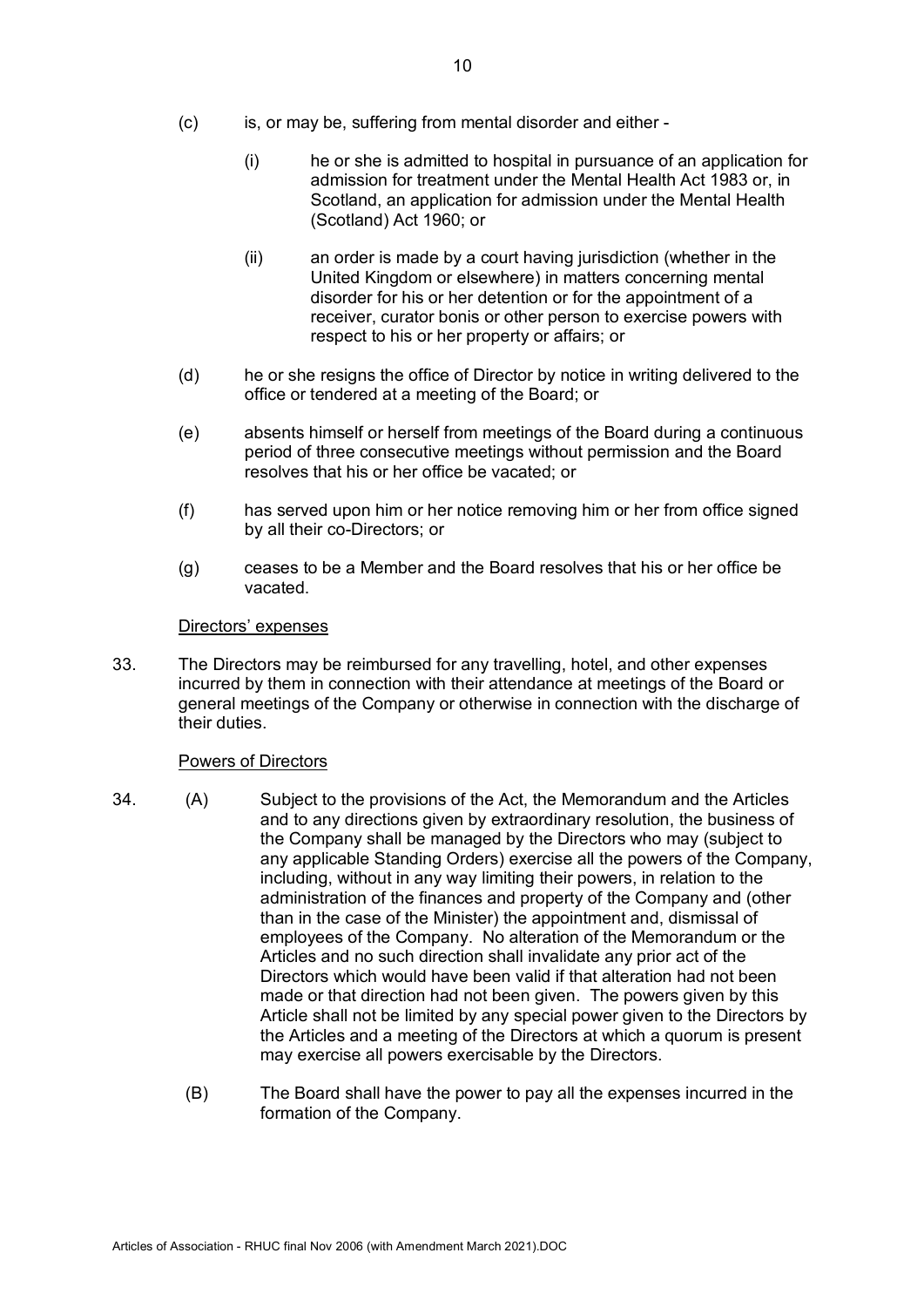#### Delegation of Directors' powers

- 35. (A) The Board may from time to time provide for the management and transaction of the affairs of the Company as it thinks fit, including, without prejudice to the generality of the foregoing, provision for the transacting of business by any employee or officer of the Company and the delegation of any of the Board's powers, authorities and discretions to any committee consisting of such persons as the Board thinks fit in accordance with procedures laid down by the Board. Any committee so formed shall, in the exercise of the powers, authorities and discretions so delegated, conform to any rules of procedure which may be imposed on it by the Board.
	- (B) The deliberations of any such committee shall be reported regularly to the Board and any resolution passed on decisions taken by any such committee shall be reported to the Board at their next meeting.
- 36. The Directors may, by power of attorney or otherwise, appoint any person to be the agent of the Company for such purposes and on such conditions as they determine.

## Proceedings of the Board

- 37. (A) Subject to the provisions of these Articles, the Board may regulate its proceedings as it thinks fit. A Director may, and the Secretary at the request of a Director shall, call a meeting of the Board. It shall not be necessary to give notice of a meeting to a Director who is absent from the United Kingdom. A Director may waive a notice of a meeting and such waiver may be prospective or retrospective.
	- (B) Questions arising at a meeting and resolutions approved at a meeting shall, in each case, be decided by a majority of votes. In the case of an equality of votes, the Chair shall have a second or casting vote.
- 38. (A) The quorum for the transaction of business by the Board shall be four Directors, of which one or more shall not be an Honorary Executive Officer.
	- (B) The Board may request any employee of the Company to attend a meeting of the Board, but if that employee is present at such request he or she shall not be entitled to vote at such meeting.
	- (C) Subject to the provisions of these Articles any Director who ceases to be a Director at a meeting of the Board may continue to be present and to act as a Director at that meeting and be counted in the quorum if no other Director objects and if otherwise a quorum of the Board would not be present.
	- (D) If and for so long as there is only one Director, that Director shall, notwithstanding anything to the contrary in these Articles, have authority to exercise all the powers, authorities and discretions vested in the Board or the Directors generally. *[Note to the Chapel – this clause (D) is here only for purposes of the transition to the new structure.]*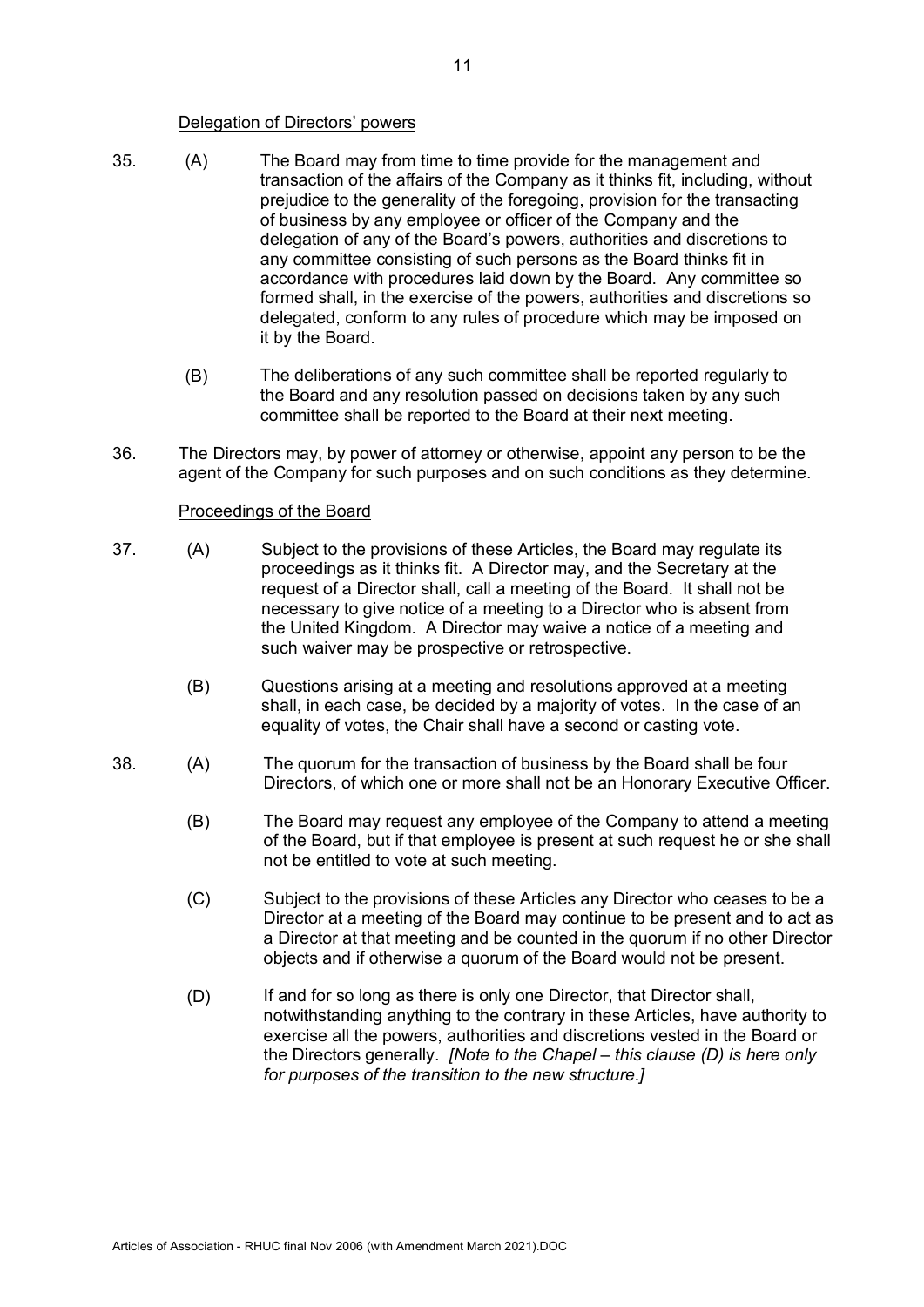- 39. The continuing Directors or a sole continuing Director may act notwithstanding any vacancies in their number, but, if the number of Directors is less than the number fixed as the quorum, the continuing Directors or Director may act only for the purpose of filling vacancies, considering applications for Membership of the Company or of calling a general meeting.
- 40. The Directors may appoint one of their number to be the Chair of the Board of Directors and may at any time remove him or her from that office. Unless he or she is unwilling to do so, the Director so appointed shall preside at every meeting of Directors at which he or she is present. But if there is no Director holding that office, or if the Director holding it is unwilling to preside or is not present within five minutes after the time appointed for the meeting, the Directors present may appoint one of their number to be Chair of the meeting.
- 41. All acts done by a meeting of the Board, or of a committee, or by a person acting as a Director shall, notwithstanding that it be afterwards discovered that there was a defect in the appointment of any Director or that any of them were disqualified from holding office, or had vacated office, or were not entitled to vote, be as valid as if every such person had been duly appointed and was qualified and had continued to be a Director and had been entitled to vote.

## Directors' interests

- 42. Where proposals are under consideration concerning the appointment of two or more Directors to offices or employments with the Company or any body corporate in which the Company is interested, the proposals may be divided and considered in relation to each Director separately and (provided they are not for another reason precluded from voting) each of the Directors concerned shall be entitled to vote and be counted in the quorum in respect of each resolution except that concerning his or her own appointment.
- 43. (A) A Director who, to his or her knowledge, is in any way, whether directly or indirectly, interested in a contract or arrangement or proposed contract or arrangement with the Company shall declare the nature of the interest at the meeting of the Board at which the question of entering into the contract or arrangement is first taken into consideration, if he or she knows the interest then exists, or in any other case at the first meeting of the Board after he or she knows that he or she is or has become so interested.
	- (B) Save as otherwise provided by these Articles, a Director shall not vote (nor be counted in the quorum) on any resolution of the Board in respect of any contract or arrangement or any other proposal in which he or she is, to his or her knowledge, materially interested and, if he or she shall do so, his or her vote shall not be counted but, subject to the provisions of the Act and in the absence of some other material interest, the prohibition shall not apply to:
		- (i) any indemnity in respect of obligations either undertaken by a Director for the benefit of the Company or undertaken by him or her in his or her capacity as member of the management committee of the Chapel for the benefit of the Chapel; or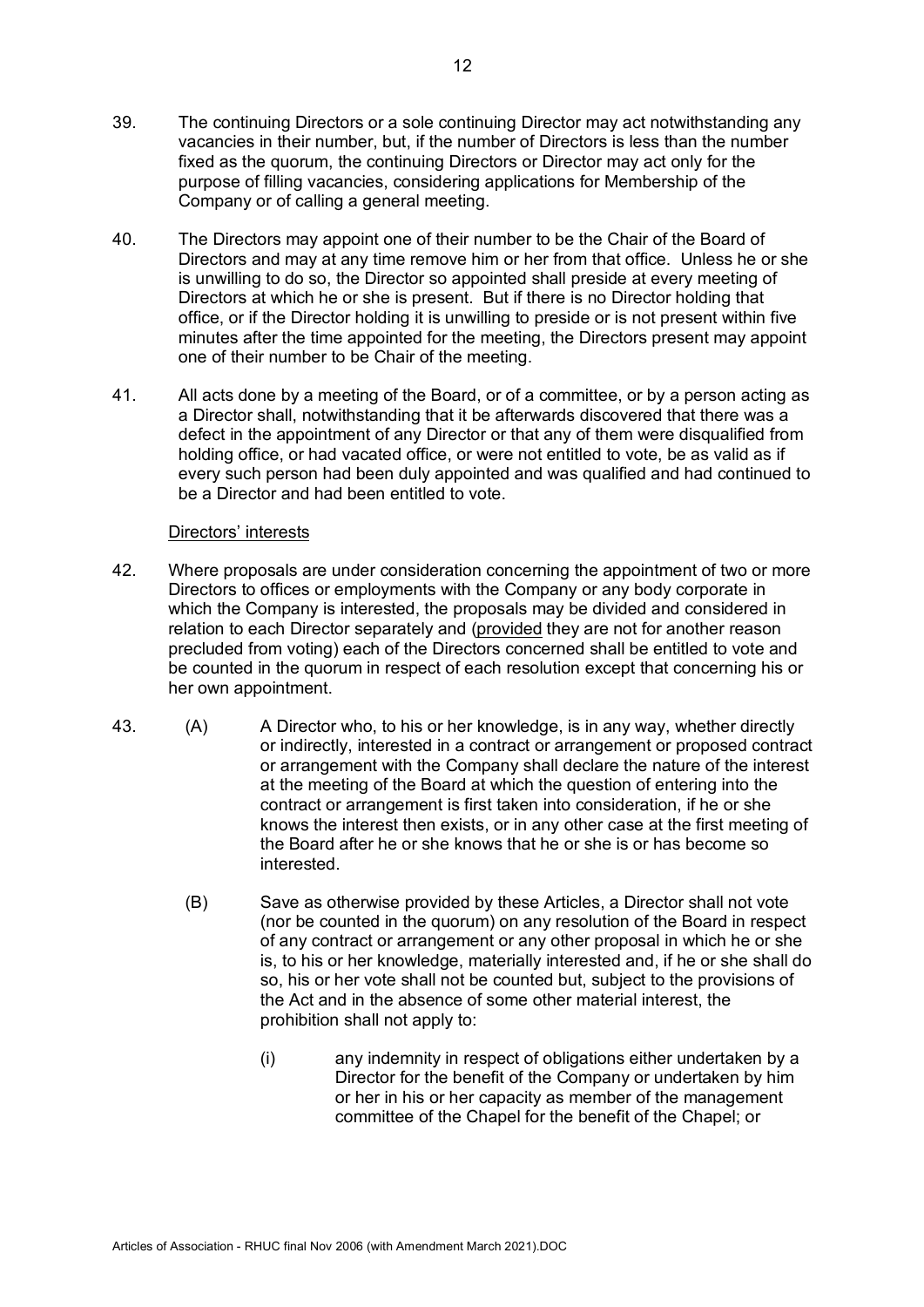(ii) any proposal concerning the purchase and/or maintenance of any insurance policy under which the Director may benefit.

For the purposes of this Article, a general notice to the Board by a Director to the effect that (a) he or she is a member of a specified company or other organisation and is to be regarded as interested in any contract or arrangement which may after the date of the notice be made with that company or other organisation or (b) he or she is to be regarded as interested in any contract or arrangement which may after the date of the notice be made with a specified person who is connected with him or her, shall be deemed to be a sufficient declaration or interest under this Article in relation to any such contract or arrangement, provided that no such notice shall be effective unless either it is given at a meeting of the Board or the Director takes reasonable steps to secure that it is brought up and read at the next Board meeting after it is given.

- 44. (A) For the purposes of Article 43:-
	- (i) If any question shall arise at any meeting of the Board as to the materiality of the interest of a Director (other than the Chair of the meeting) or as to the entitlement of any Director (other than such Chair) to vote or to be counted in the quorum and such question is not resolved by the Director voluntarily agreeing to abstain from voting or not to be counted in the quorum, such question shall be referred to the Chair of the meeting and his or her ruling in relation to such other Director shall be final and conclusive, except in a case where the nature or extent of the interest of the Director concerned (as known to such Director) has not been fairly disclosed to the Board.
	- (ii) If any question shall arise in respect of the interest of the Chair of the meeting, such question shall be decided by a resolution of the Board (for which purpose such Chair shall be counted in the quorum but shall not vote) and such resolution shall be final and conclusive, except in a case where the nature or extent of the interest of such Chair (as known to such Chair) has not been fairly disclosed to the Board.
	- (B) The Company may by ordinary resolution suspend or relax to any extent, either generally or in respect of any particular matter, any provision of the Articles prohibiting a Director from voting at a meeting of the Board.

## **Committees**

45. Any delegation to committees pursuant to Article 35 may be made subject to any conditions the Board imposes, and may be revoked or altered. Subject to any such conditions, the members of the committee may regulate the proceedings of the committee as they think fit, but in the absence of any such regulations, the proceedings of a committee with two or more members shall be governed by the Articles regulating the proceedings of the Board as far as they are capable of applying. Committees may include (but are not required to include) one or more members of the Board. The quorum for proceedings of a committee shall be fixed by the Board and, unless so fixed at any other number, shall be two. Any committee shall have the power (unless the Board directs otherwise) to co-opt as a member or as members of the committee for any specific purpose any person or persons not being a Director or Directors of the Company.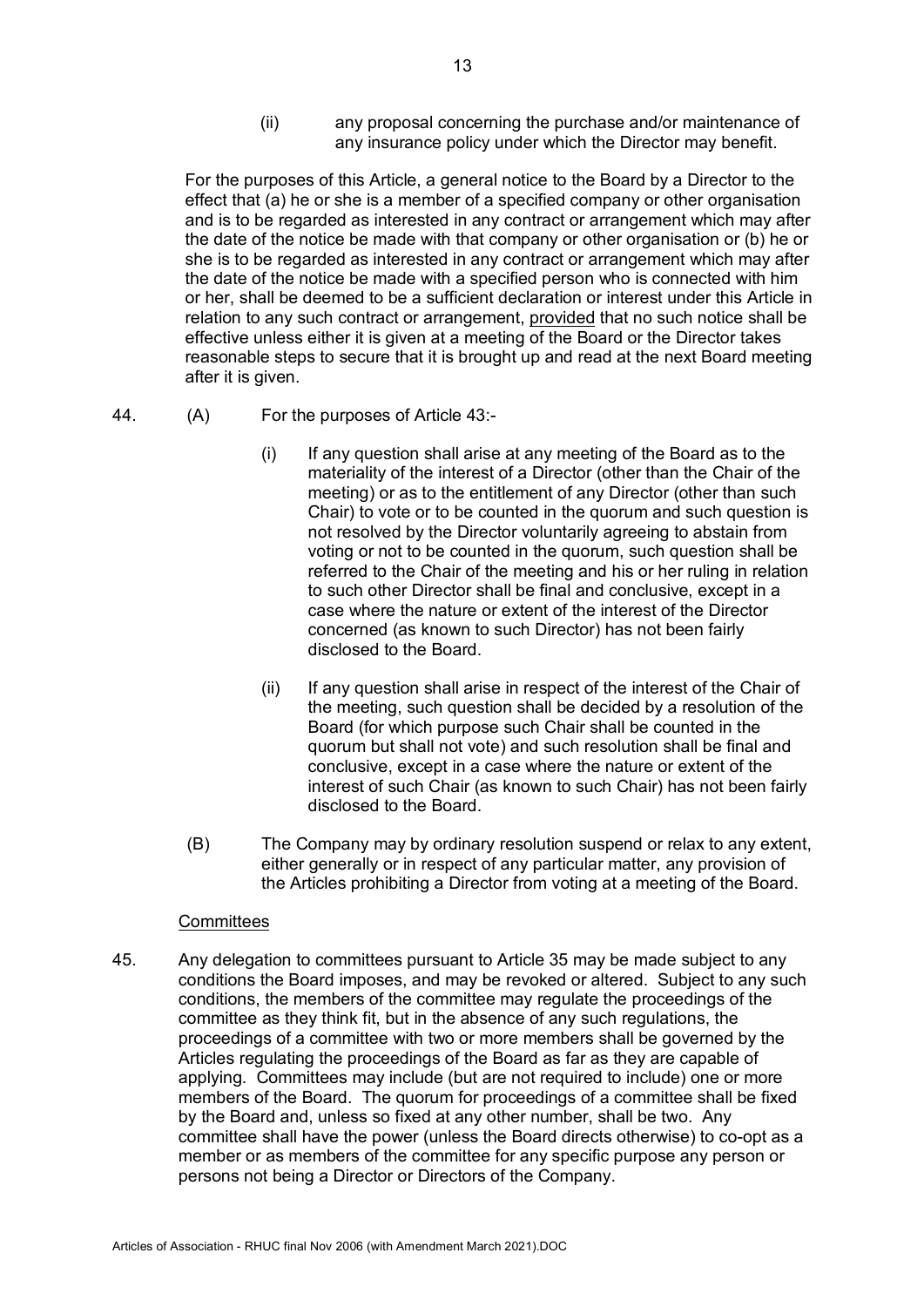#### Meetings of the Board

- 46. A resolution in writing signed or approved by letter, facsimile transmission or electronic communication in writing (or by any other means that the Board may approve from time to time) by each Director who was entitled at the relevant time to receive notice of a meeting of the Board or of a committee of the Board shall be as valid and effectual as if it had been passed at a meeting of the Board (or, as the case may be, of that committee) duly convened and held and when signed or approved as set out above may consist of several documents in similar form each signed or approved by one or more of the persons set out above.
- 47. (A) Any Director or other person may participate in a meeting of the Board or a committee of which they are a member by means of a conference telephone or similar communication equipment whereby all persons participating in the meeting can hear and speak to each other. Resolutions and decisions of the kind normally made or taken at a physical meeting of the Board or a committee in accordance with these Articles can accordingly be so made or taken even if no persons so participating are physically present with each other. Such a meeting shall be deemed to take place where the largest group of those participating is assembled, or, if there is no such group, where the Chair of the meeting is (and shall be deemed to be a meeting even if there is only one person physically present where it is deemed to take place).
	- (B) In determining whether the quorum requirements fixed by or in accordance with these Articles are fulfilled, all Directors participating in the meeting in accordance with these Articles shall be counted in the quorum.

#### Borrowing powers

48. Subject to complying with Standing Orders, the Board may exercise all the powers of the Company to borrow money, and to mortgage or charge its undertaking and property, or any part of it, and to issue debentures, debenture stock and other securities, whether outright or as security for any debt, liability or obligations of the Company or of any third party.

## Company Secretary and other Officers

- 49. (A) Subject to the provisions of the Act, the Secretary shall be appointed by the Board for such term, at such remuneration and upon such conditions as it may think fit; and any Secretary so appointed may be removed by the Board. The Secretary may be, but is not required to be, a Director.
	- (B) The Board may, from time to time, appoint an employee of the Company as the Administrator, at such remuneration (if any) and upon such conditions as the Board may think fit, and any Administrator so appointed may be removed by the Board. The Administrator may be, but is not required to be, a Member of the Company but may not be a Director.
	- (C) The Board may, from time to time, appoint a Director, for such terms and upon such conditions as the Board may think fit, as Secretary of the Board.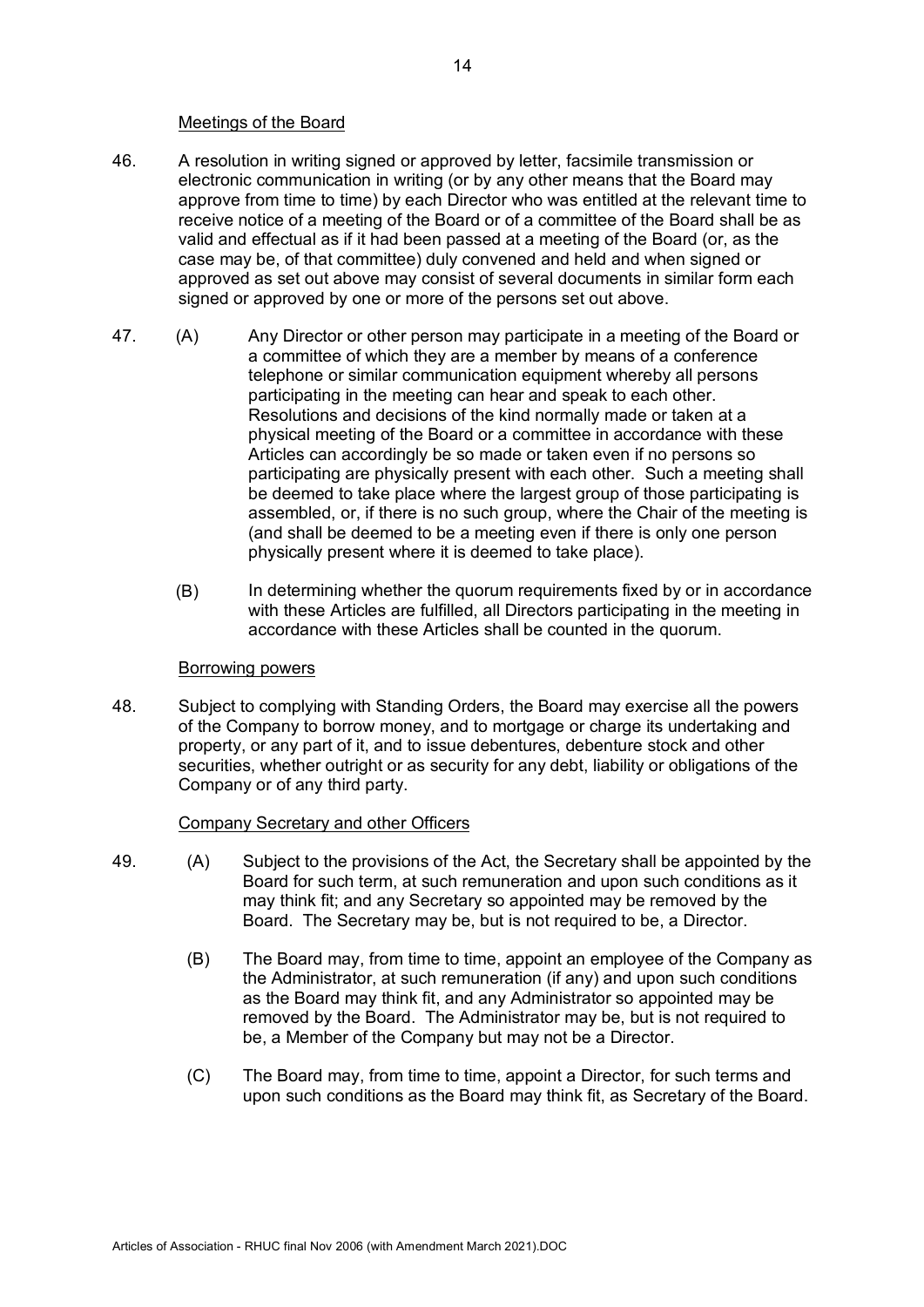#### **Minutes**

- 50. (A) The Board shall cause to be kept at the Chapel and available for inspection by Members at all reasonable times:-
	- (i) a list of the Directors, the Secretary and appointments of other officials made by the Board (such names shall also be made accessible on the website of the Company (if any) from time to time);
	- (ii) subject to Article 50(C), minutes of proceedings at meetings of the Company and of the Board, and of committees of the Board, and the names of those present at each such meeting;
	- (iii) a copy of the Indenture of 25 July 1862 executed by Edmund Kell Blythe (1) and Russell Scott and others (2), and all amendments to it;
	- (iv) the Memorandum and these Articles; and
	- (v) all Standing Orders of the Company.
	- (B) The Board shall use its reasonable endeavours to procure that all papers and records of the business of the Company (being the property of the Company) are returned by the person having possession of such documents on cessation of his or her office or employment.
	- (C) The Board shall not be obliged to cause confidential matters to be available and shall have the right to set out such confidential matters in separate confidential minutes. Any dispute as to whether a document is confidential shall be conclusively determined by the Board.

#### Executing documents

51. Any instrument signed by one Director and the Secretary (or such other person) or by two Directors and expressed (in whatever form of words) to be executed by the Company shall have the same effect as if executed under seal.

#### Accounts

52. A Member shall have a right to inspect any accounting records of the Company.

#### The Minister

- 53. The procedure for appointing a new Minister (or an interim or temporary Minister) or removing a Minister (or an interim or temporary Minister) will be set out in the Standing Orders of the Company from time to time.
- 54. Notices

Any notice, document or other communication (including copies of accounts or summary financial statements) to be given to or by any person pursuant to these Articles (other than a notice calling a meeting of the Board) shall be in writing except that, if it is given using electronic communications, it need not be in writing unless these Articles specifically require it to be.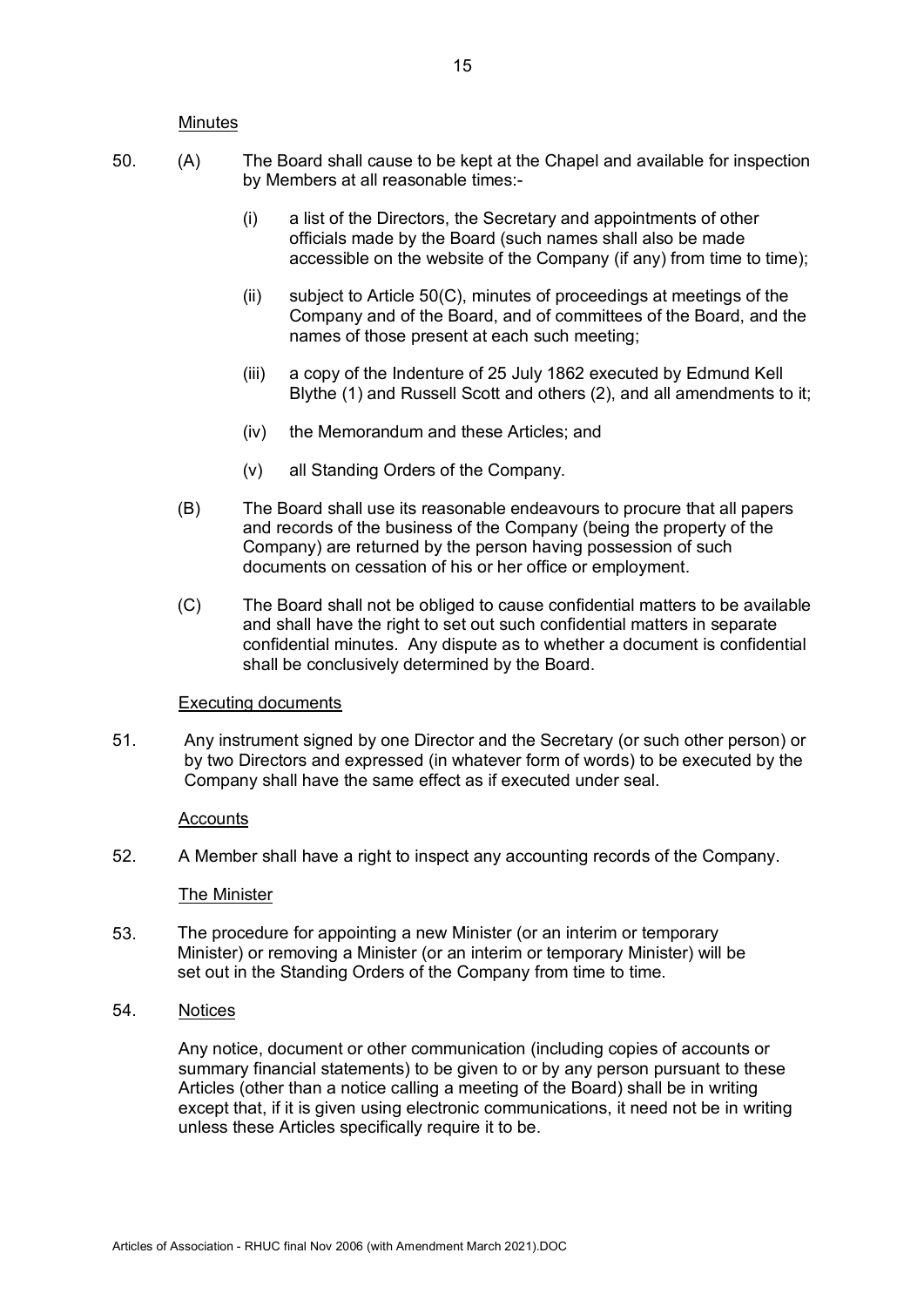- 55. (A) The Company may give any notice to a Member either personally or by sending it by post in a prepaid envelope addressed to the Member at his or her registered address or by leaving it at that address or by giving it using electronic communications in accordance with this Article. A Member whose registered address is not within the United Kingdom and who notifies the Company of an address within the United Kingdom at which notices, documents or other communications may be served on or delivered to him or her shall be entitled to have notices or other communications served on or delivered to him or her at that address (in the manner referred to above), but otherwise no such Member shall be entitled to receive any notice, document or other communications from the Company. Such address may, at the Board's discretion, be an address for the purposes of electronic communications but the Board may at any time without prior notice (and whether or not the Company has previously sent electronic communications to that address) refuse to send electronic communications to that address.
	- (B) Any notice, document or other communication sent by electronic communication shall be sent to an address for the time being notified (by the person wishing to receive the electronic communication) for that purpose to the person sending the communication. Except insofar as the Statutes require otherwise, for electronic communications given by the Company to any Member (but not vice versa), the Company may only treat an address notified for the purpose of any electronic communication as that Member's address for all electronic communications, whatever the content, if the Member has previously notified the Company by electronic communication that he or she wishes any notice, document or other communication to be sent by electronic communication to that address, until the Member notifies the Company otherwise.
- 56. Any notice, document or other communication:
	- (A) if sent by the Company by post or other delivery service, shall be deemed to have been served or delivered on the day following that on which it was put in the post or given to the delivery agent, and, in proving service or delivery, it shall be sufficient to prove that the notice, document or communication was properly addressed, prepaid and put in the post or duly given to the delivery agent;
	- (B) if sent by the Company by way of an electronic communication, shall be deemed to have been served or delivered at the expiration of 48 hours after the time it was sent, and proof that the notice or communication was sent in accordance with quidance issued by the Institute of Chartered Secretaries and Administrators shall be conclusive evidence that it was served or delivered; or
	- (C) if not sent by post or other delivery service but served or delivered personally or left by the Company at the address for that Member on the register, shall be deemed to have been served or delivered on the day and at the time it was so left.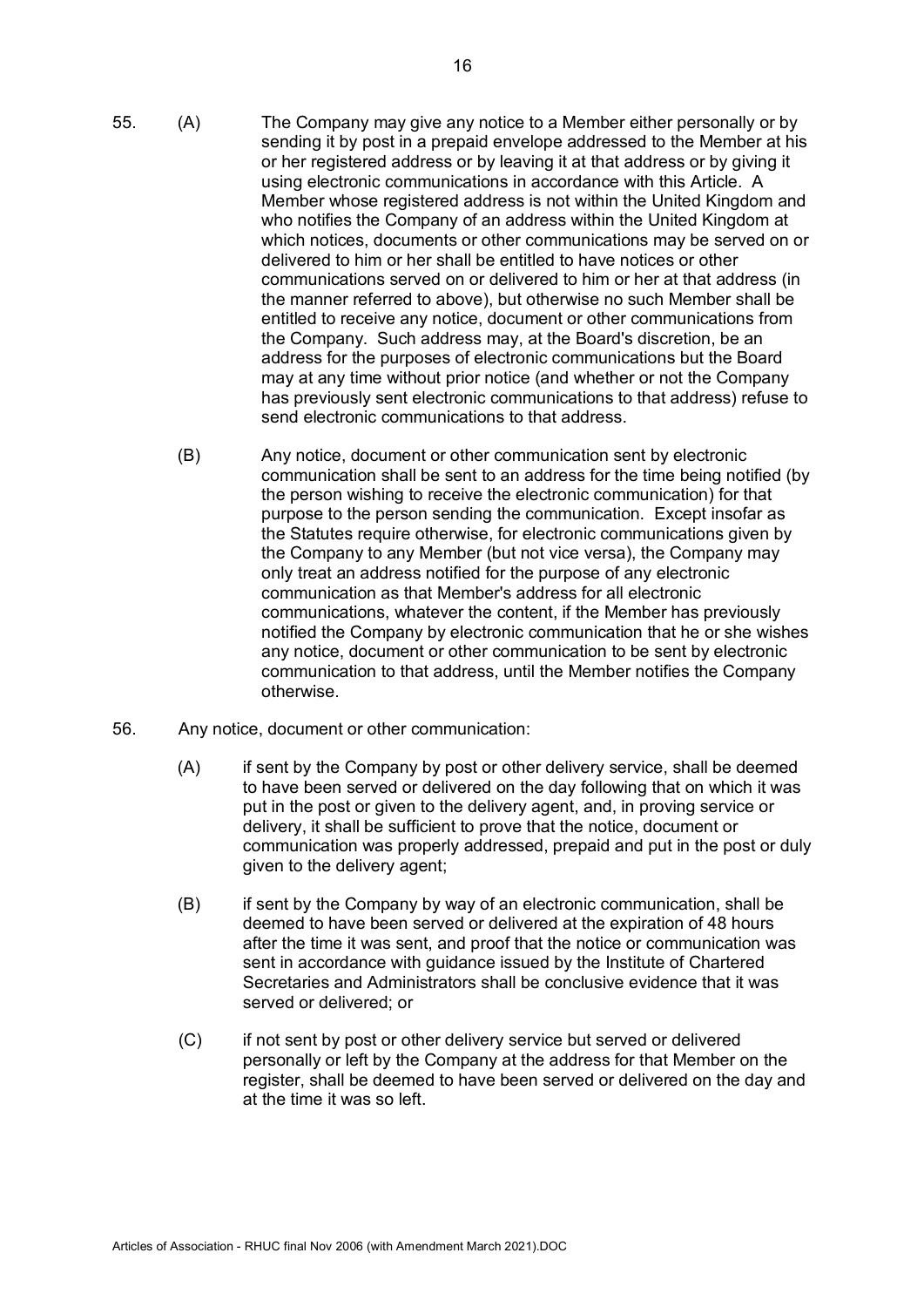Indemnity

- 57. Subject to the provisions of the Statutes, the Charities Act 1993 and the Memorandum of Association, the Company may:
	- (A) purchase and maintain for any Director, Secretary, other officer and auditor, insurance against any liability;
	- (B) indemnify every Director, Secretary, other officer and auditor against any liability incurred by him or her in that capacity in defending any proceedings whether civil or criminal in which judgement is given in favour of the Director, Secretary, other officer or auditor or in connection with any application in which relief is granted to him or her by the Court from liability for negligence, default, breach of duty or breach of trust in relation to the affairs of the Company.

#### Standing Orders

- 58. (A) Subject to Article 58(C), the Board may, from time to time, propose for approval by the Members, at a Special General Meeting convened for that purpose, such Standing Orders as it may deem necessary or convenient for the proper conduct and management of the Company and for the purpose of prescribing classes of and conditions of membership of the Company, and in particular, but without prejudice to the generality of the above, it may by such Standing Orders regulate:
	- (i) the admission and classification of membership of the Company and the rights and privileges of such Members, and the conditions of Membership and the terms on which Members may resign or have their Membership terminated;
	- (ii) the conduct of Members in relation to one another, and to the Company's employees;
	- (iii) the procedure for proposing the Minister to the Members for approval;
	- (iv) the setting aside of or disposal of the whole or any part or parts of the Company's premises at any particular time or times or for any particular purpose or purposes;
	- (v) the procedure at general meetings and meetings of the Board and committees in so far as such procedure is not regulated by these Articles;
	- (vi) the composition of the Board; and
	- (vii) generally all such matters as are commonly the subject matter of such Standing Orders.
	- (B) The Company in Special General Meeting shall have power by a majority of those present and voting (or by such other majority as may be specified in the Standing Orders) to approve, alter or repeal all, or any of, the Standing Orders, and the Board shall adopt such means as it deems sufficient to bring to the notice of the Members of the Company all such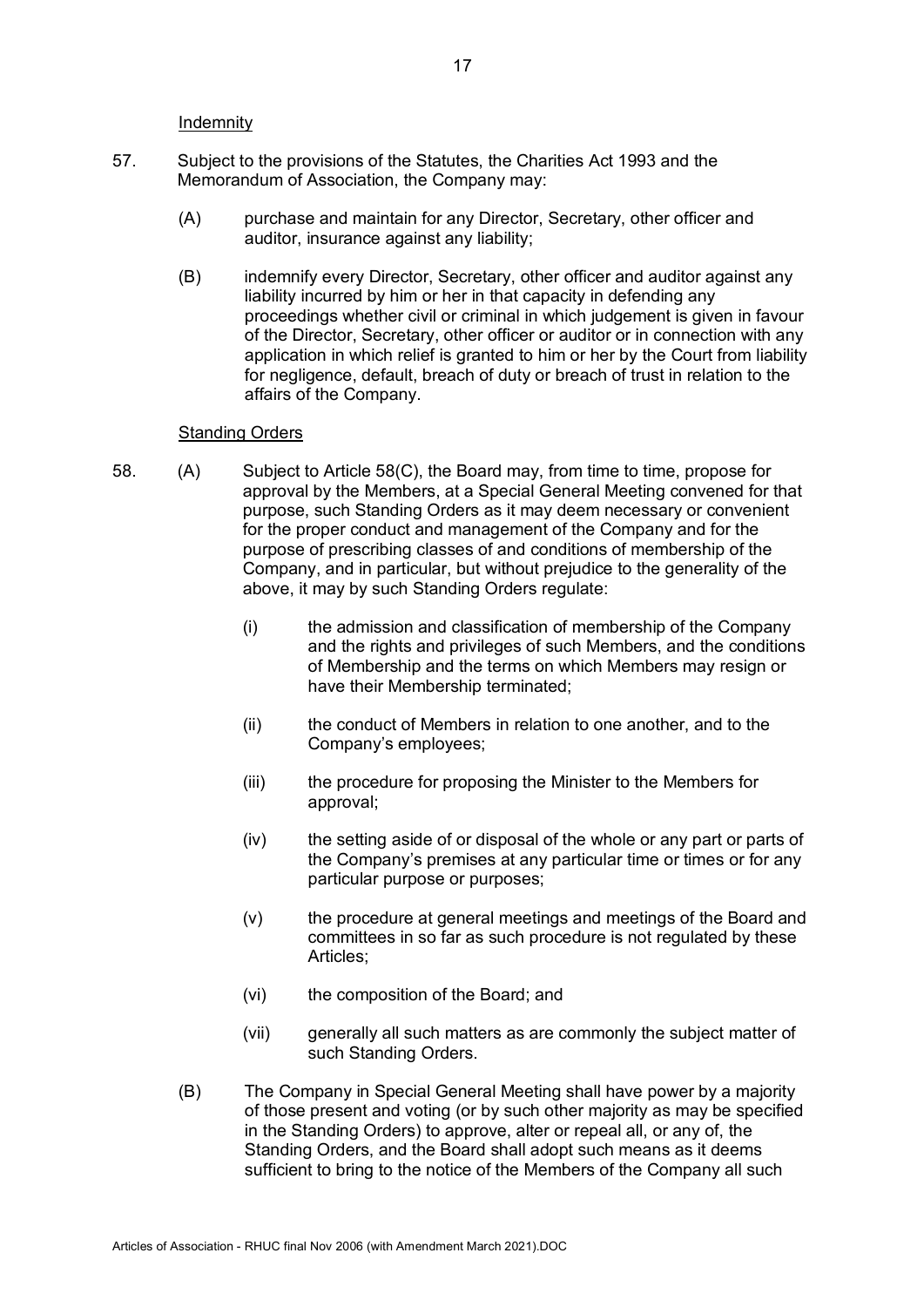Standing Orders (or amendments to Standing Orders), which, so long as they shall be in force, shall be binding on all Members of the Company; provided that no Standing Order shall be inconsistent with, or shall affect or repeal anything contained in, the Memorandum or the Articles.

- (C) The Board, on the requisition of Members representing not less that 20 per cent of the total voting rights of all the Members having, at the date of the requisition, a right to vote at the meeting to which the requisition relates, shall:
	- (i) proceed with proper expedition to convene a Special General Meeting for a date not later than 28 days after the date of the requisition; and
	- (ii) by such means as it deems sufficient, bring to the notice of the Members, at the same time as it convenes the Special General Meeting, any standing order (or alteration to or repeal of any standing order) required by the requisition referred to in Article 58(C)(i), and which is to be considered by the Members of the Company at a Special General Meeting.

#### **Amendments**

- 59. (A) Subject to Article 59(B), an Annual General Meeting or an Extraordinary General Meeting. may be called for the passing of a special resolution to amend the Memorandum of Association or these Articles (an **"Amendment General Meeting"**).
	- (B) The Board may not convene an Amendment General Meeting unless the Company has passed a resolution, at a prior Special General Meeting of the Company, authorising the Board to convene the Amendment General Meeting.

#### **Dissolution**

- 60. (A) Clause 6 of the Memorandum of Association relating to the winding up and dissolution of the Company shall have effect as if the provisions thereof were repeated in these Articles.
	- (B) The Company may be dissolved by special resolution proposed at a general meeting which has been convened for the purpose of passing such resolution and of which not less than 28 clear days' written notice shall have been given to each Member eligible to vote, which notice shall specify such proposed resolution.
	- (C) If services have not been held at the Chapel Property for a period of two successive years, the Board shall, as soon as is reasonably practicable, convene a general meeting in accordance with Article 60(B).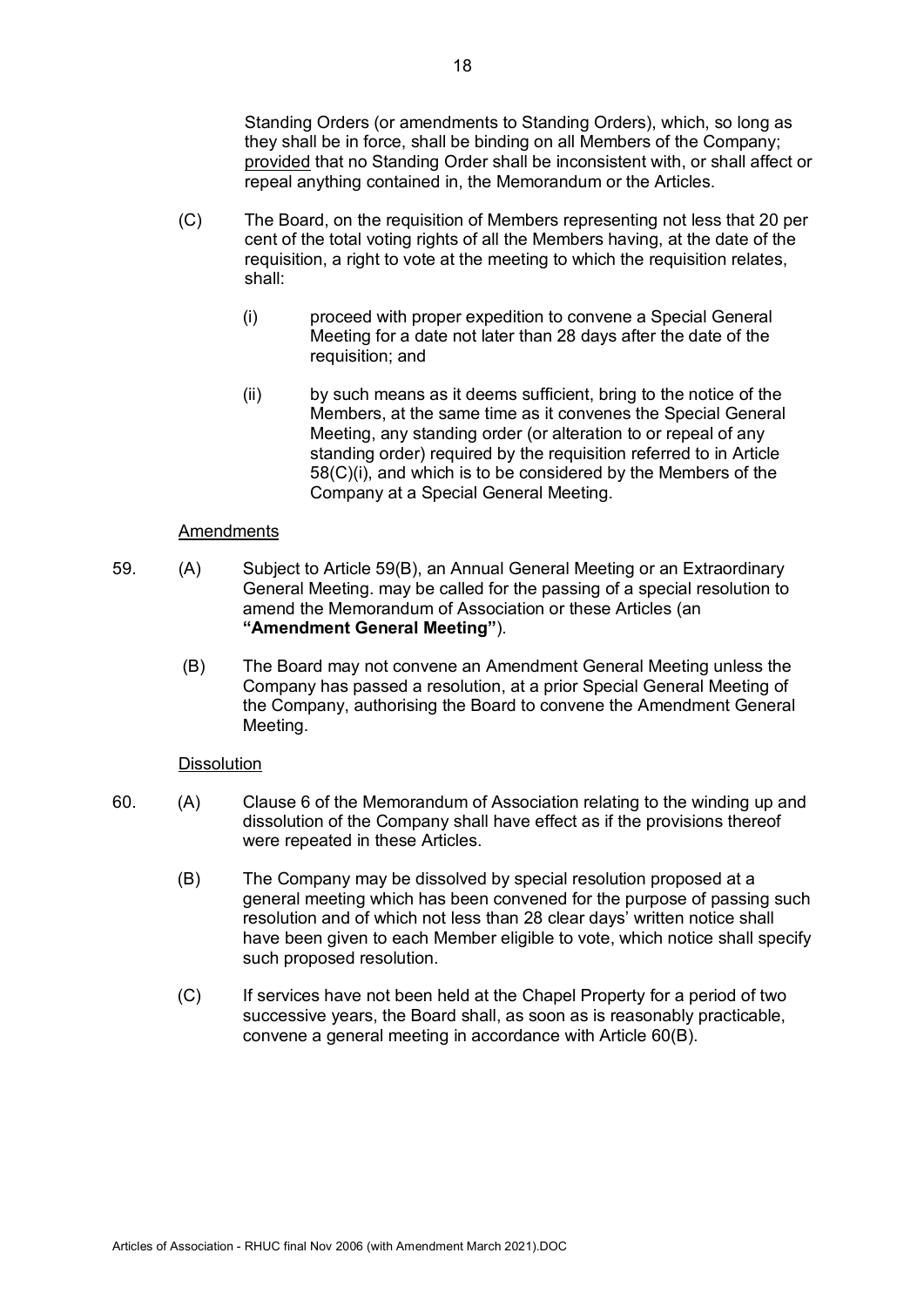## Procedure if a single member company

#### Single Member

- 61 (A) If the membership of the Company falls to one Member or, having been one Member, increases to more than one Member, an appropriate statement of such event shall together with the date of that event be entered in the register of members in accordance with section 352 A of the Act.
	- (B) If and for so long as the Company has only one Member and that Member takes any decision which is required to be taken in general meeting or by means of a written resolution, that decision, notwithstanding the fact that the single member may not comply with the requirements of Article 10(A) (i) and (ii), shall be as valid and effectual as if agreed by the Company in general meeting save that this Article shall not apply to resolutions passed pursuant to sections 303 and 391 of the Act. Any decision taken by a Member pursuant to this article shall be recorded in writing and delivered (including by electronic communication) by that Member to the Company for entry in the Company's minute book.
	- (C) If and for so long as the Company has only one Member and that Member is a Director, the Company shall, except as to contracts in the ordinary course of the Company's business, comply with the obligation in section 322 B of the Act to ensure that any contract between the Company and that Member is in writing or set out in a memorandum in writing or is recorded in the minutes of the first meeting of the Directors following the making of that contract.
	- (D) For the avoidance of doubt a sole member shall have the power to adopt Standing Orders.